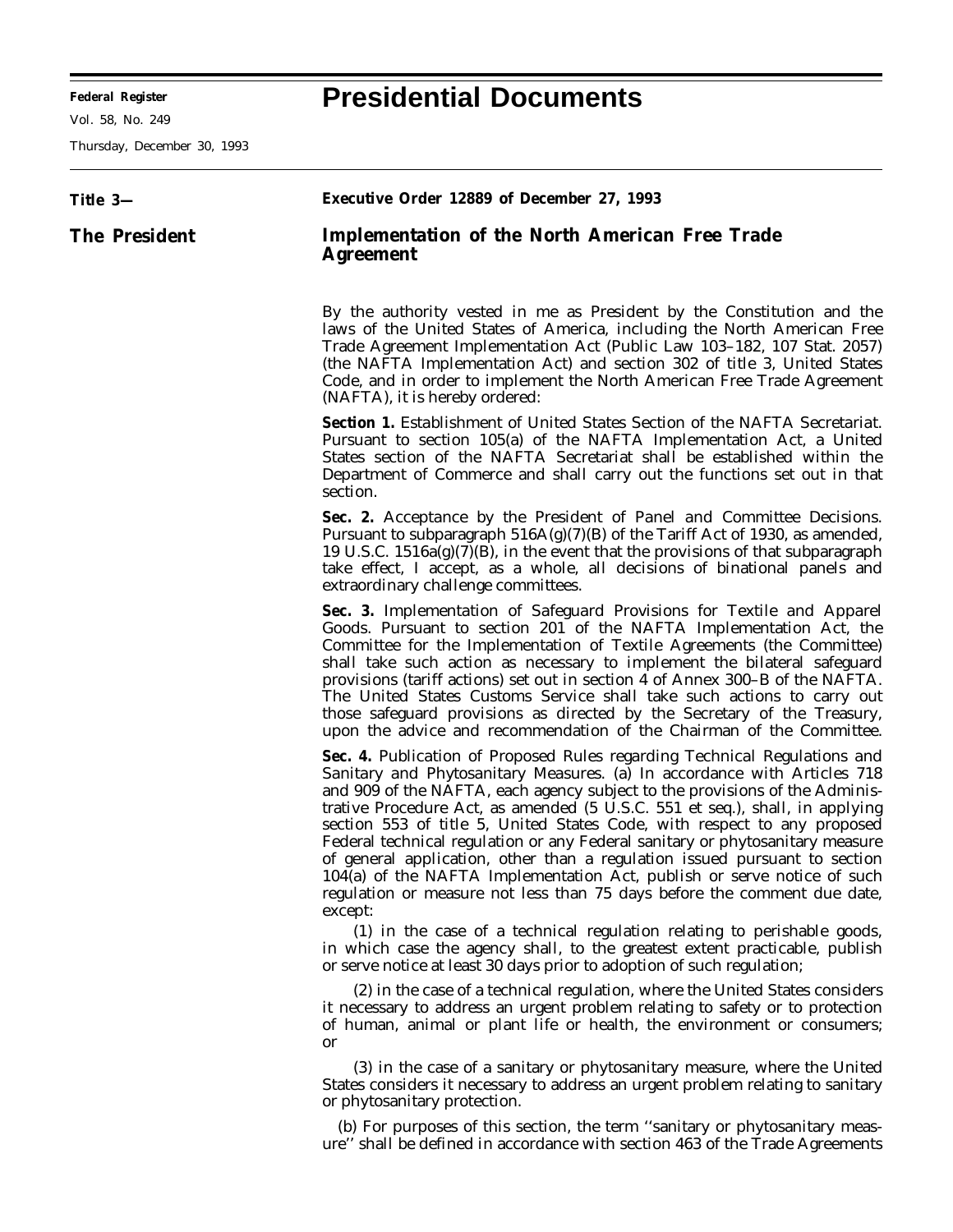Act of 1979, and ''technical regulation'' shall be defined in accordance with section 473 of the Trade Agreements Act of 1979.

(c) This section supersedes section 1 of Executive Order No. 12662 of December 31, 1988.

**Sec. 5.** *Government Procurement Procedures.* (a) Waiver.

(1) With respect to eligible products (as defined in section 381(c) of the NAFTA Implementation Act) of Canada and Mexico, and suppliers of such products, the application of any law, regulation, procedure, or practice regarding Federal Government procurement that would, if applied to such products or suppliers, result in treatment less favorable than the most favorable treatment accorded:

(A) to United States products and services and suppliers of such products and services; or

(B) to eligible products of either Mexico or Canada, shall be waived.

(2) This waiver shall be applied by all executive agencies listed in Annexes 1 and 2 of this Executive order in consultation with, and when deemed necessary at the direction of, the United States Trade Representative (Trade Representative).

(b) The Secretary of Defense, or his designee, in consultation with the Trade Representative, shall be responsible for determinations under Article 1018(1), pursuant to Annex 1001.1b–1(A)(4), of the NAFTA. The Secretary of Defense, or his designee, and the Trade Representative shall establish procedures for this purpose.

(c) The executive agencies listed in Annex 2 are directed to procure eligible products in compliance with the procedural provisions of Chapter 10 of the NAFTA.

(d) The Trade Representative shall be responsible for calculating and adjusting the threshold as required by Article  $1001(1)(c)$  of the NAFTA.

(e) This order shall apply only to solicitations issued on or after the date of entry into force of the NAFTA for the United States.

(f) Although regulatory implementation of this order must await revisions to the Federal Acquisitions Regulation (FAR), it is expected that agencies listed in Annexes 1 and 2 of this order will take all appropriate actions in the interim to implement those aspects of the order that are not dependent upon regulatory revision.

(g) Pursuant to section 25 of the Office of Federal Procurement Policy Act, as amended (41 U.S.C. 421(a)), the Federal Acquisition Regulatory Council shall ensure that the policies established herein are incorporated in the FAR within 30 days from the date this order is issued.

**Sec. 6.** *Government Use of Patented Technology.* (a) Each agency shall, within 30 days from the date this order is issued, modify or adopt procedures to ensure compliance with Article 1709(10) of the NAFTA regarding notice when patented technology is used by or for the Federal Government without a license from the owner, except that the requirement of Article 1709(10)(b) regarding reasonable efforts to obtain advance authorization from the patent owner:

(1) is hereby waived for an invention used or manufactured by or for the Federal Government, except that the patent owner must be notified whenever the agency or its contractor, without making a patent search, knows or has demonstrable reasonable grounds to know that an invention described in and covered by a valid United States patent is or will be used or manufactured without a license; and

(2) is waived whenever a national emergency or other circumstances of extreme urgency exists, except that the patent owner must be notified as soon as it is reasonably practicable to do so.

(b) Agencies shall treat the term ''remuneration'' as used in Articles  $1709(10)$ (h) and (j) and  $1715$  of the NAFTA as equivalent to "reasonable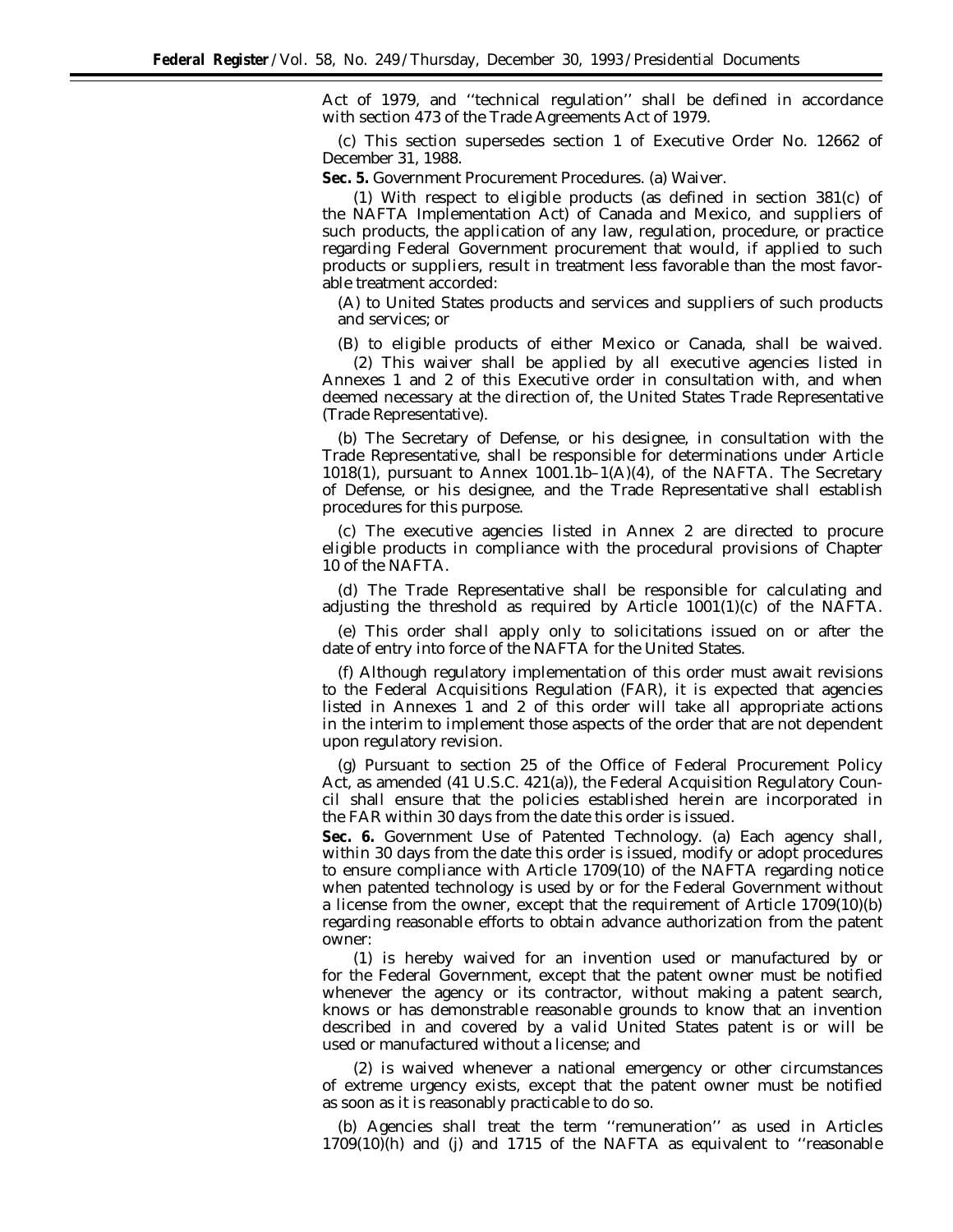and entire compensation'' as used in section 1498 of title 28, United States Code.

(c) In addition to the general provisions of section 7 of this order regarding enforceable rights, nothing in this order is intended to suggest that the giving of notice to a patent owner under Article 1709(10) of the NAFTA constitutes an admission that the Federal Government has infringed a valid privately-owned patent.

**Sec. 7.** *Judicial Review.* This order does not create any right or benefit, substantive or procedural, enforceable at law by a party against the United States, its agencies, its officers, or any person.

**Sec. 8.** *Effective Date.* This order shall take effect upon the date of entry into force of the NAFTA for the United States.

William Schinter

THE WHITE HOUSE, *December 27, 1993.*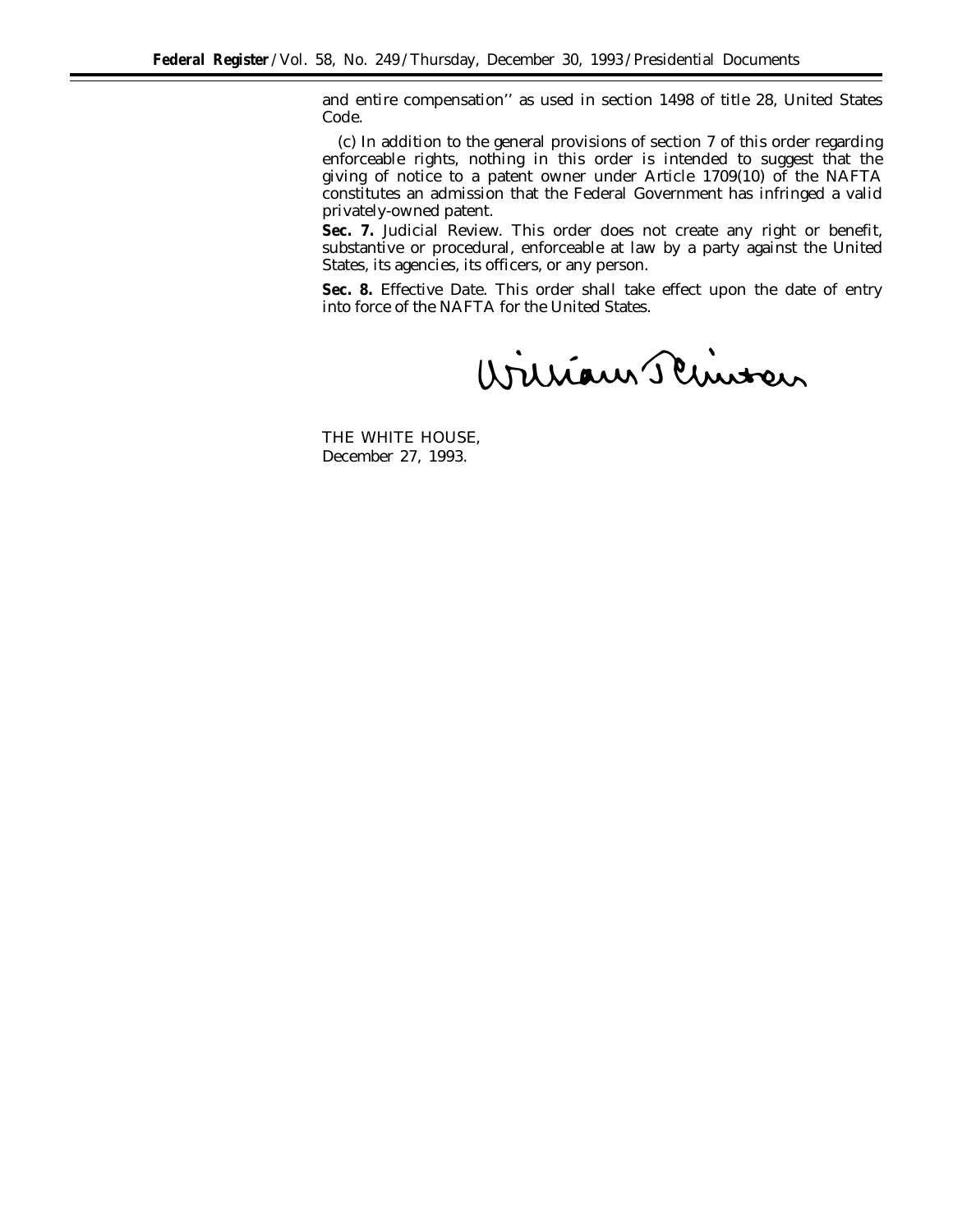## **Annex 1**

Department of Agriculture Department of Commerce Department of Defense Department of Education Department of Energy Department of Health and Human Services Department of Housing and Urban Development Department of the Interior Department of Justice Department of Labor Department of State Department of Transportation Department of the Treasury United States Agency for International Development General Services Administration National Aeronautics and Space Administration Department of Veterans Affairs Environmental Protection Agency United States Information Agency National Science Foundation Panama Canal Commission Executive Office of the President Farm Credit Administration National Credit Union Administration Merit Systems Protection Board ACTION Agency United States Arms Control and Disarmament Agency Office of Thrift Supervision Federal Housing Finance Board National Labor Relations Board National Mediation Board Railroad Retirement Board American Battle Monuments Commission Federal Communications Commission Federal Trade Commission Interstate Commerce Commission Securities and Exchange Commission Office of Personnel Management United States International Trade Commission Export-Import Bank of the United States Federal Mediation and Conciliation Service Selective Service System